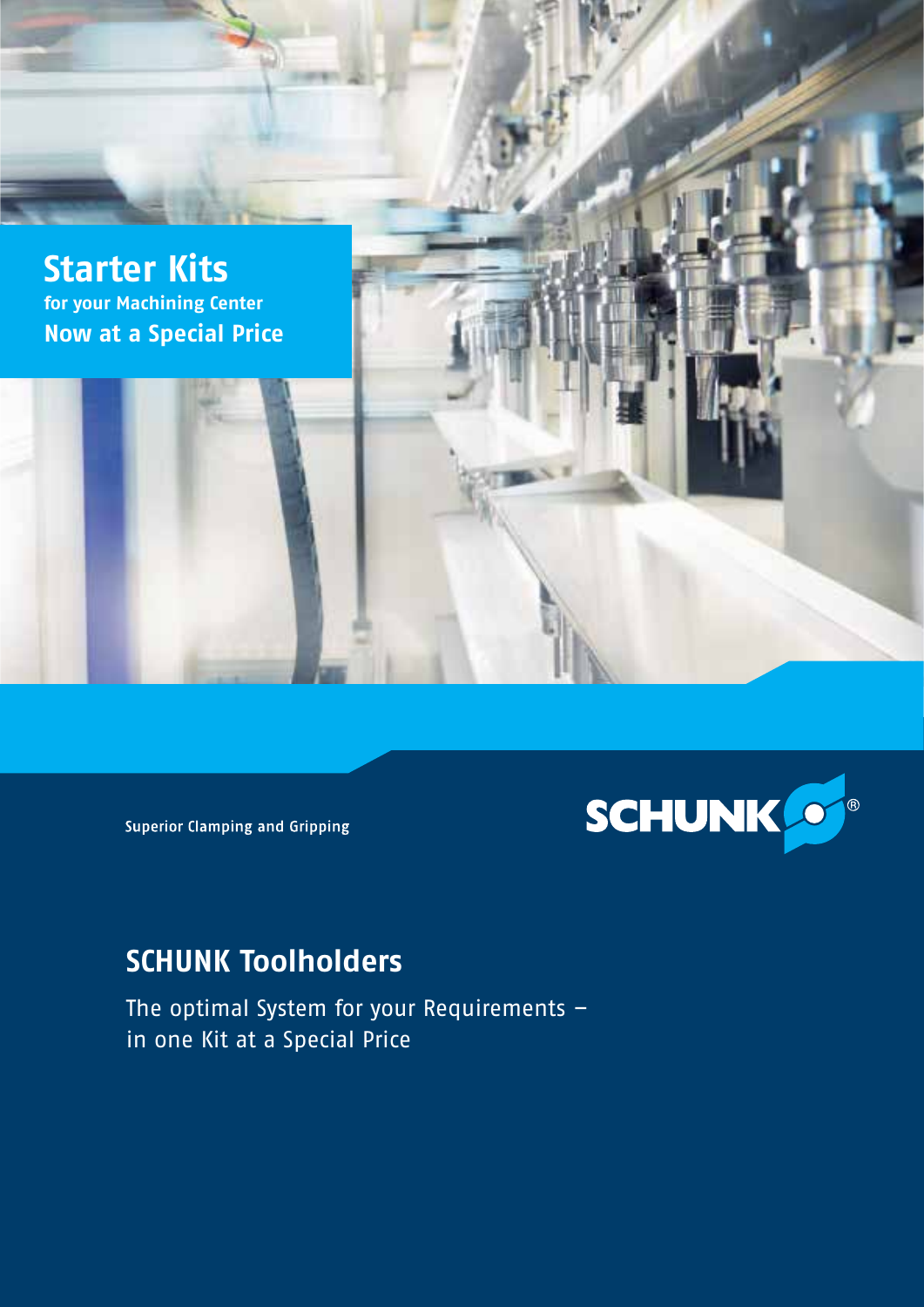Overview

# **SCHUNK Toolholders –**  The complete Range for all Applications from the Technology Leader

Each specific application has different requirements. Particularly when it comes to precision, there can be no compromise. This is where SCHUNK, as a technology leader, comes in with its Total Tooling complete program.

The innovative and high-precision toolholding systems cover a unique range in proven SCHUNK quality.

We focus on your particular case of application and will always find the optimal toolholding system for your task. Discover the SCHUNK technology diversity from mechanical toolholders, heat shrinking toolholders, low-vibration precision toolholders in SCHUNK polygon clamping technology and SCHUNK hydraulic expansion technology up to the ultimate for Industry 4.0 applications – the first intelligent toolholder iTENDO².

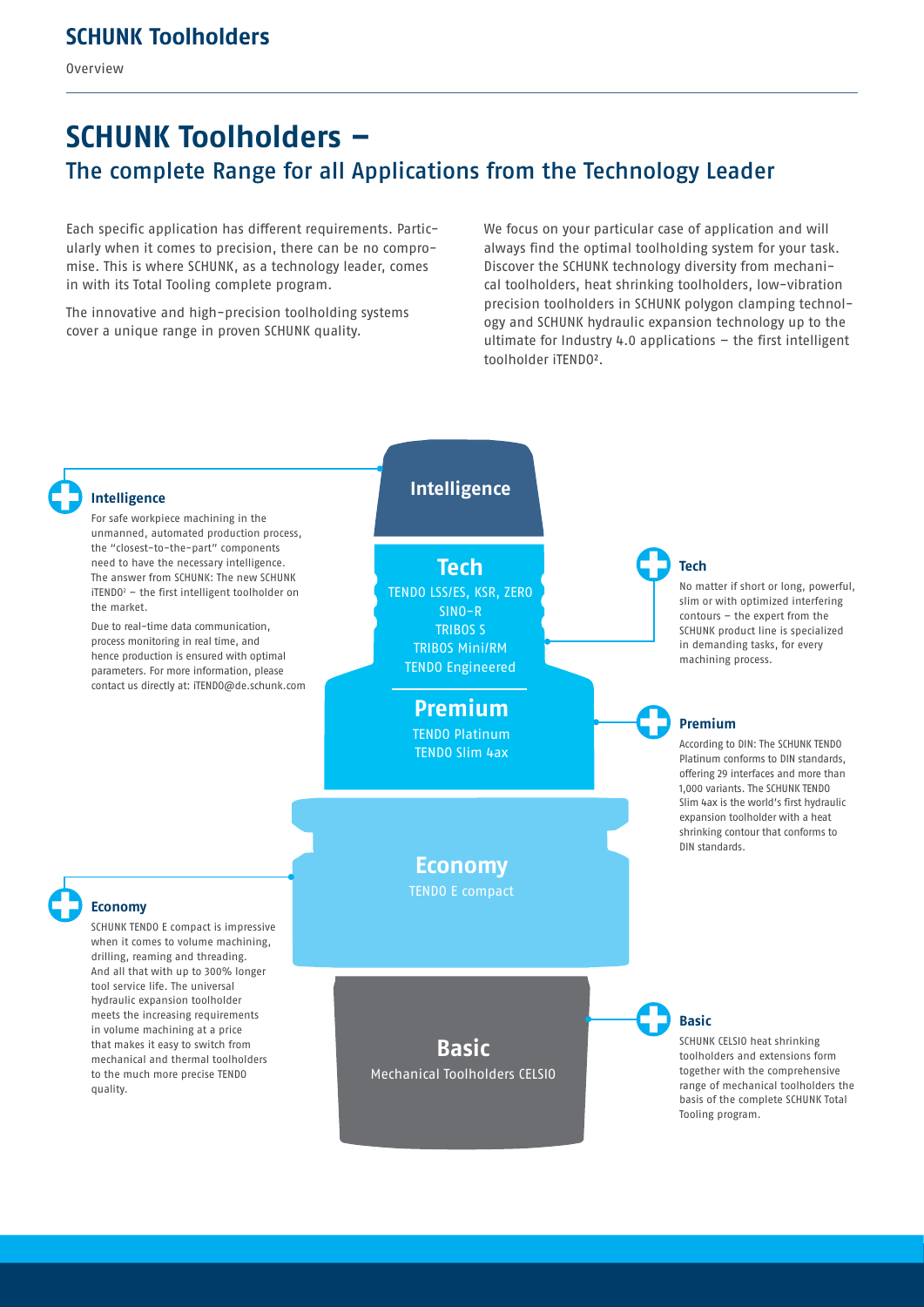# **Choose your Starter Kit at a Special Price!** Get the Variant that suits your Requirements.

### **Equipment Kit 1**

The basic equipment kit for the first steps with your machine. You will receive a kit from our Basic and Economy range in standard length. Get started right away: The large variation contained in this kit allows you to cover all standard applications in your machine.

| <b>Quantity</b>                                                    | <b>Description</b>                                                                                            |
|--------------------------------------------------------------------|---------------------------------------------------------------------------------------------------------------|
| 1 each                                                             | Weldon, short<br>$\emptyset$ 6, $\emptyset$ 8, $\emptyset$ 10, $\emptyset$ 12, $\emptyset$ 16, $\emptyset$ 20 |
| $\mathbf{1}$                                                       | Collet chuck ER-32, short                                                                                     |
| 1 each                                                             | Combination shell cutter arbor, short<br>$\emptyset$ 16, $\emptyset$ 22, $\emptyset$ 27                       |
| $\mathbf{1}$                                                       | Short drill chucks Ø 1.0 - 16                                                                                 |
| 2 each                                                             | TENDO-EC, short Ø 20, Ø 16, Ø 12                                                                              |
| 1 each                                                             | GZB-S intermediate sleeve<br>Ø 201Ø 3, Ø 201Ø 6, Ø 201Ø 8, Ø 201Ø 10                                          |
| $\mathbf{1}$                                                       | ER-32 collet set, 18 pieces $\emptyset$ 3 - 20                                                                |
| $\mathbf{1}$                                                       | ER-32 spanner wrench                                                                                          |
| $\mathbf{1}$                                                       | Allen key with cross handle SW 5x100                                                                          |
| 17y mountings, by intermediate clearer, 1 cet ED, 33, 1y ED wanneb |                                                                                                               |

17x mountings, 4x intermediate sleeves, 1 set ER-32, 1x ER wrench

| <b>SK 40 Kit 1</b> | Kit number: 1417550 |
|--------------------|---------------------|
| Price              | €1,984              |
| <b>BT 40 Kit 1</b> | Kit number: 1431189 |
| Price              | €1,984              |
| HSK-A63 Kit 1      | Kit number: 1417554 |
| Price              | €2,395              |

Listed prices are final prices

### **Equipment Kit 2**

Is the Basic equipment kit 1 not enough for you? With 6 additional Weldon short design adapters, you can expand your application variation into the area of pre-machining.

| <b>Quantity</b>                                                    | Description                                                                                                   |
|--------------------------------------------------------------------|---------------------------------------------------------------------------------------------------------------|
| 2 each                                                             | Weldon, short<br>$\emptyset$ 6, $\emptyset$ 8, $\emptyset$ 10, $\emptyset$ 12, $\emptyset$ 16, $\emptyset$ 20 |
| 1                                                                  | Collet chuck ER-32, short                                                                                     |
| 1 each                                                             | Combination shell cutter arbor, short<br>016.022.027                                                          |
|                                                                    | Short drill chucks Ø 1.0 - 16                                                                                 |
| 2 each                                                             | TENDO-EC, short Ø 20, Ø 16, Ø 12                                                                              |
| 1 each                                                             | GZB-S intermediate sleeve<br>0 2010 3, 0 2010 6, 0 2010 8, 0 2010 10                                          |
| 1                                                                  | ER-32 collet set, 18 pieces $\emptyset$ 3 - 20                                                                |
|                                                                    | ER-32 spanner wrench                                                                                          |
|                                                                    | Allen key with cross handle SW 5x100                                                                          |
| 20v mountings, by intermediate clearer, 1 cet EB, 22, 1y EB wrongh |                                                                                                               |

23x mountings, 4x intermediate sleeves, 1 set ER-32, 1x ER wrench

| <b>SK 40 Kit 2</b>   | Kit number: 1417551 |
|----------------------|---------------------|
| Price                | €2,256              |
| <b>BT 40 Kit 2</b>   | Kit number: 1431190 |
| Price                | €2,256              |
| <b>HSK-A63 Kit 2</b> | Kit number: 1417555 |
| Price                | €2,720              |

### This Equipment facilitates the Initial Break into Automation

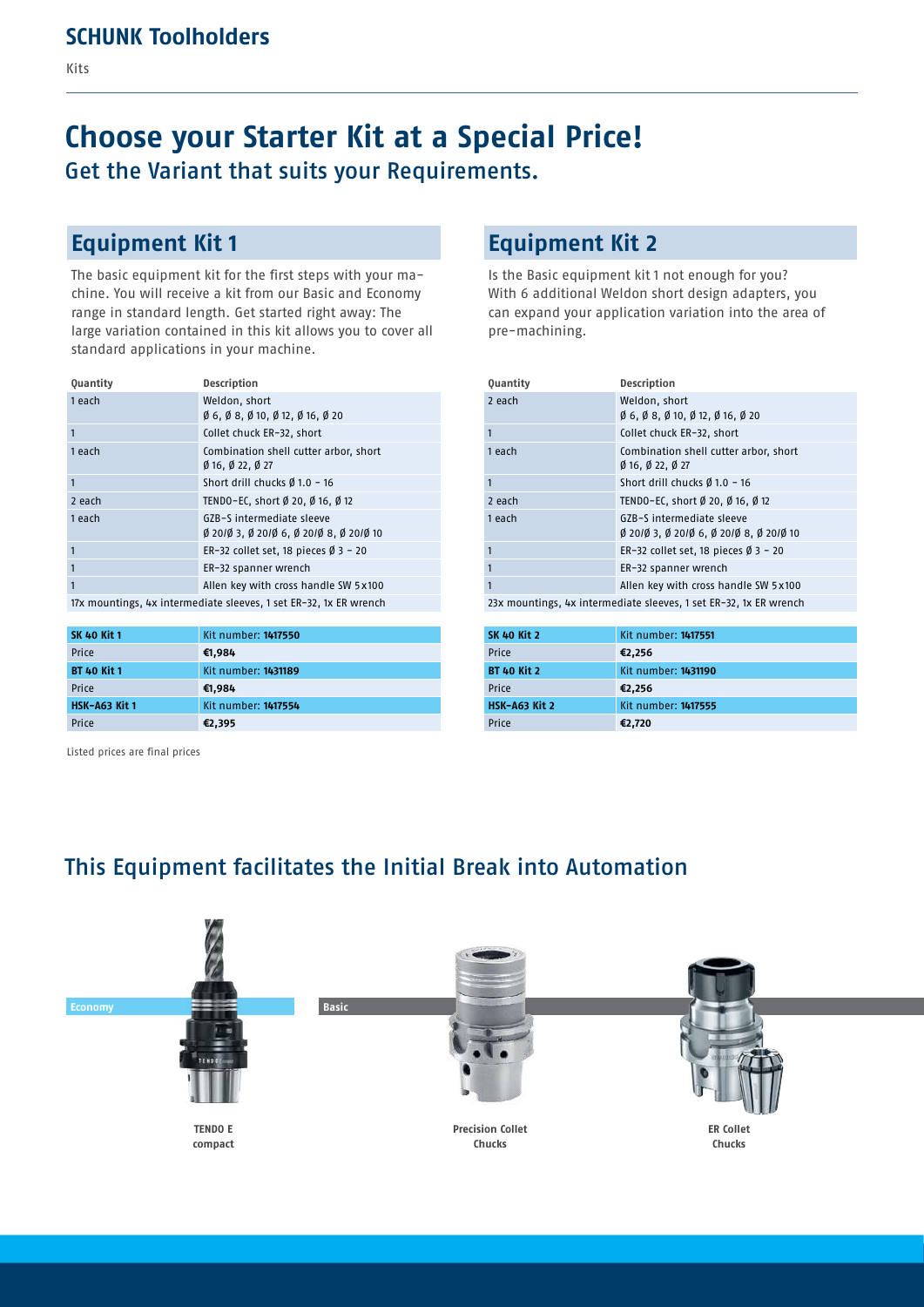## **Equipment Kit 3**

The initial equipment, which supports you in a varied range of tasks with a large number of different mountings. Even if you need to rely on peripheral cooling for HPC at any point.

| <b>Quantity</b>                         | <b>Description</b>                                                                                            |
|-----------------------------------------|---------------------------------------------------------------------------------------------------------------|
| 2 each                                  | Weldon, short<br>$\emptyset$ 6, $\emptyset$ 8, $\emptyset$ 10, $\emptyset$ 12, $\emptyset$ 16, $\emptyset$ 20 |
| 1 each                                  | Weldon CF, long $\emptyset$ 6, $\emptyset$ 8, $\emptyset$ 10                                                  |
| $\overline{2}$                          | Collet chuck ER-32, long                                                                                      |
| 1 each                                  | Combination shell cutter arbor, short<br>$\emptyset$ 16, $\emptyset$ 22, $\emptyset$ 27                       |
| $\mathbf{1}$                            | Short drill chucks $\emptyset$ 1.0 - 16                                                                       |
| $\overline{2}$                          | TENDO-EC, short Ø 20, Ø 16, Ø 12                                                                              |
| $\mathbf{1}$                            | ER-32 collet set, 18 pieces $\emptyset$ 3 - 20                                                                |
| $\mathbf{1}$                            | ER-32 spanner wrench                                                                                          |
| 27y mountings 1 set ED 32, 1y ED wranch |                                                                                                               |

27x mountings, 1 set ER 32, 1x ER wrench

| <b>SK 40 Kit 3</b>   | Kit number: 1417552 |
|----------------------|---------------------|
| Price                | €2,336              |
| <b>BT 40 Kit 3</b>   | Kit number: 1431191 |
| Price                | €2,369              |
| <b>HSK-A63 Kit 3</b> | Kit number: 1417556 |
| Price                | €3,067              |

### **Equipment Kit 4**

Your kit for users who demand the most from their tools and want to have the best support from them with optimum peripheral cooling. By adding the collet chuck holders, you are flexible and ideally positioned for your application.

| <b>Description</b>                                                                           |
|----------------------------------------------------------------------------------------------|
| Weldon CF, short                                                                             |
| $\emptyset$ 6, $\emptyset$ 8, $\emptyset$ 10, $\emptyset$ 12, $\emptyset$ 16, $\emptyset$ 20 |
| Weldon CF, long $\emptyset$ 6, $\emptyset$ 8, $\emptyset$ 10                                 |
| Collet chuck ER-32, long                                                                     |
| Collet chuck ER-25, long                                                                     |
| TENDO-EC, short Ø 20, Ø 16, Ø 12                                                             |
|                                                                                              |
|                                                                                              |
| Kit number: 1417553                                                                          |
| €1,910                                                                                       |
| Kit number: 1431192                                                                          |
| €2,015                                                                                       |
| Kit number: 1417557                                                                          |
| €2,577                                                                                       |
|                                                                                              |

#### **Looking for a customized Solution?**

Please don't hesitate to contact us if you should have any questions. Telephone: +49-7133-103-2500, Email: CMS@de.schunk.com

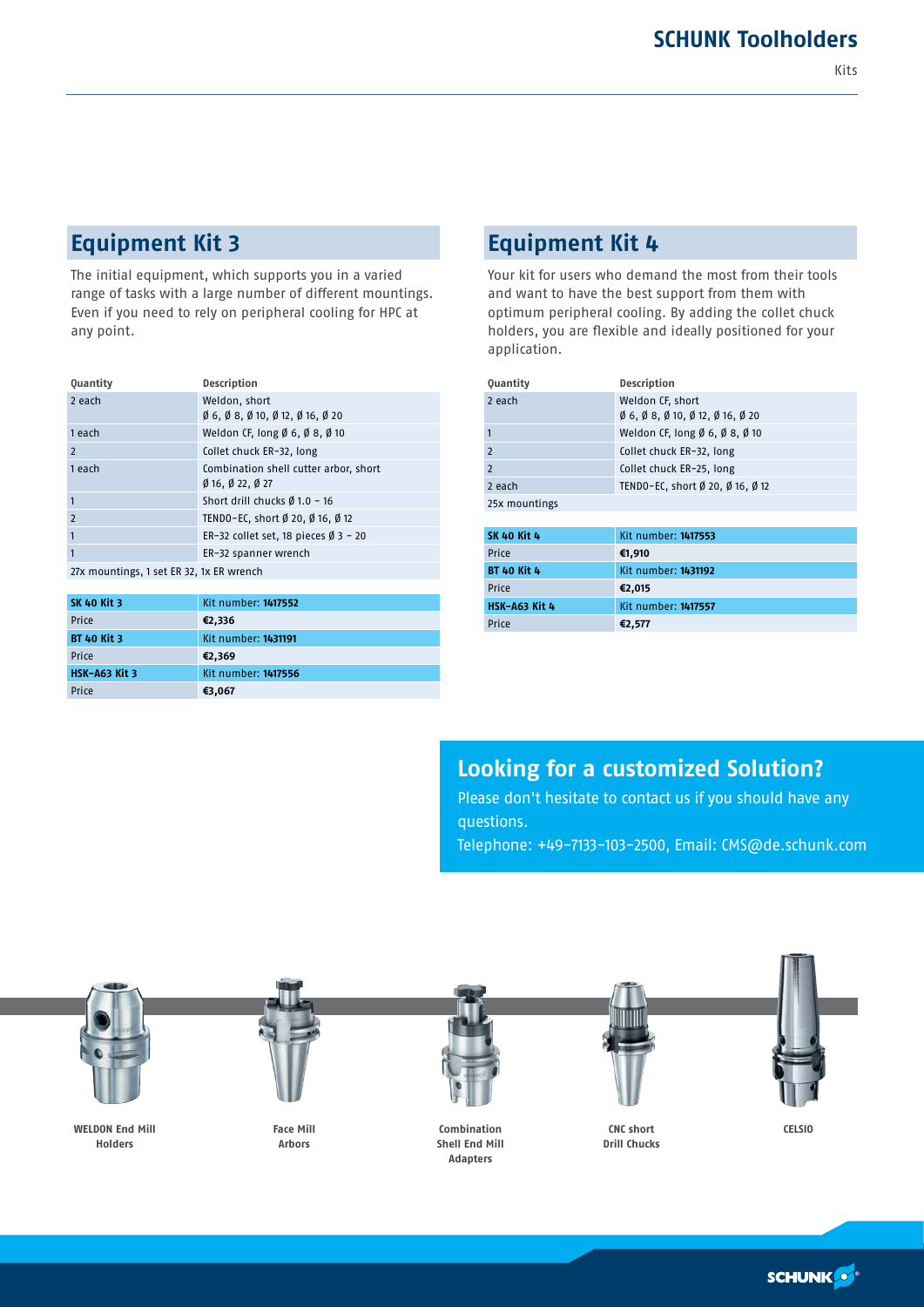Kits

# **SCHUNK Lean Automation Kit**  Up to 30% Reduction in Setup Time and Cost

The SCHUNK Lean Automation Kits enable easy, quick, and cost-effective machine tool automation.

SCHUNK modules with shaft interface use the functional conditions of the machine. They are clamped in a standard Ø 20 mm toolholder and can therefore be quickly exchanged directly out of the tool rack, and is moved by the machine. The travel paths of the spindle can be used in this way, but also the supply of compressed air and coolant as well as the tool rack of the machine tool.

This simple and cost-effective automation of the machine tool reduces machine downtime to a minimum and thus cuts costs.

#### **Your advantages from a single source:**

- Low-cost solution for fully automated workpiece exchange
- Increase your level of automation
- Tools can be interchanged universally in different tool spindles as well as machines

| <b>Lean Automation Kit Variant 1</b> |                                                          |
|--------------------------------------|----------------------------------------------------------|
| Quantity                             | <b>Description</b>                                       |
|                                      | 1 Parallel gripper PGN-plus-P 64 with 2 mounted adapter  |
|                                      | <b>B</b> Toolholder mounting                             |
|                                      | <b>Confidential</b> Cleaning device with shank interface |
| 2 sets                               | <b>6</b> Aluminum jaw                                    |
|                                      |                                                          |

| Discount |  |  |
|----------|--|--|
|----------|--|--|

| $P13CQ11C$ $P27C$   |  |
|---------------------|--|
| Kit number: 1407313 |  |
| €1,180              |  |
| Kit number: 1435099 |  |
| €1,188              |  |
| Kit number: 1435104 |  |
| €1,188              |  |
|                     |  |

## **Lean Automation Kit Variant 2**

| <b>Quantity</b> | <b>Description</b>                                             |
|-----------------|----------------------------------------------------------------|
|                 | <b>C</b> Parallel gripper PGN-plus-P 80 with 2 mounted adapter |
| $\overline{2}$  | <b>B</b> Toolholder mounting                                   |
| $\mathbf{1}$    | <b>Confidential</b> Cleaning device with shank interface       |
| 2 sets          | <b>5</b> Aluminum jaw                                          |
|                 |                                                                |

#### Discount **20%**

| SK 40 Variant 2          | Kit number: 1407325 |
|--------------------------|---------------------|
| Price                    | €1,246              |
| <b>BT 40 Variant 2</b>   | Kit number: 1435102 |
| Price                    | €1,246              |
| <b>HSK-A63 Variant 2</b> | Kit number: 1435105 |
| Price                    | €1,254              |